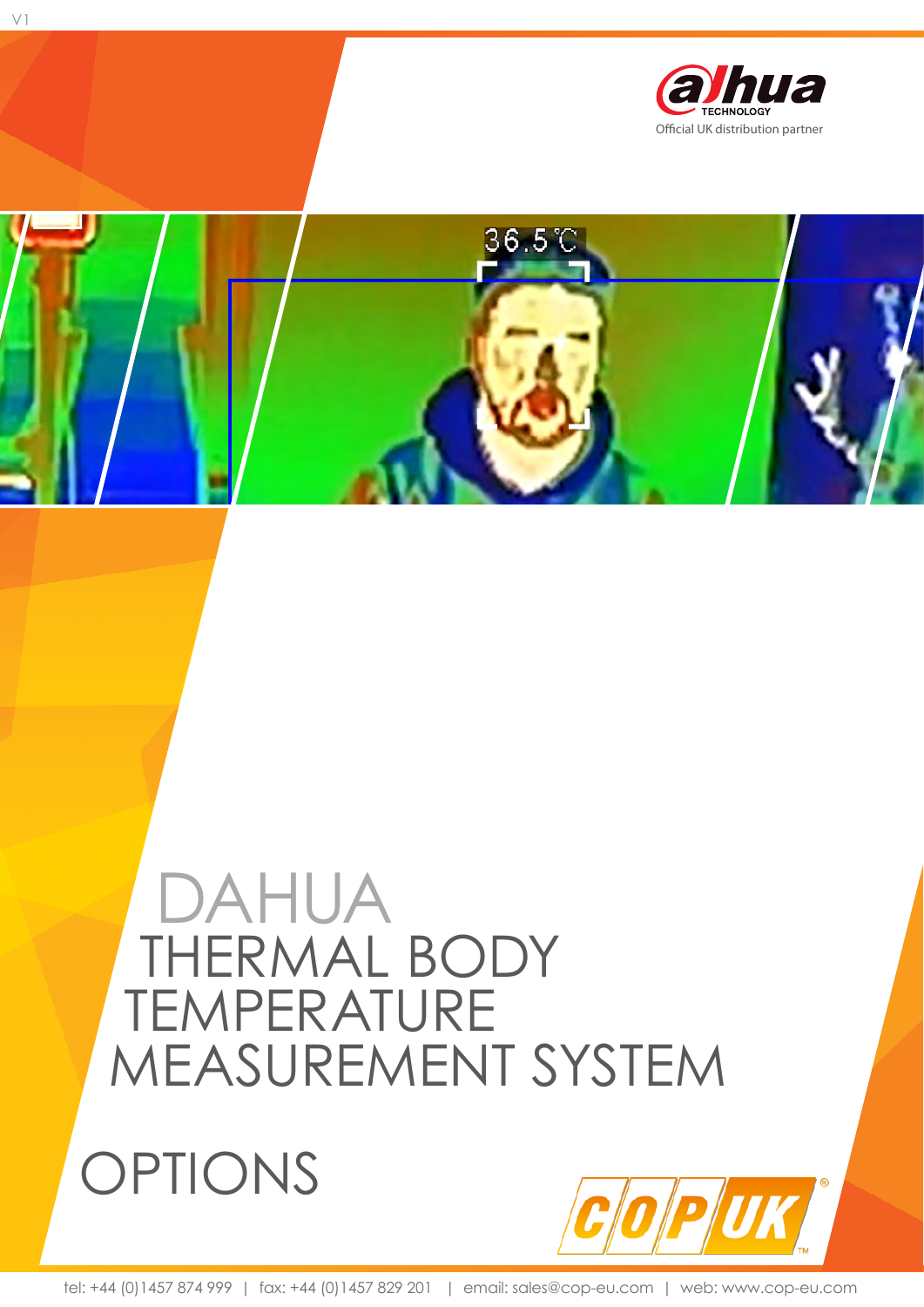### OPTION 1 - STAND-ALONE THERMAL CAMERA

- View LIVE temperature readings on web browser.
- Receive BTM alerts via camera built in white light strobe & siren, relay output.
- Record to SD card.



| <b>PRODUCT</b>                                                                                             | <b>PART NUMBER</b>                                                                                                   | <b>QUANTITY</b>                  |            |         |
|------------------------------------------------------------------------------------------------------------|----------------------------------------------------------------------------------------------------------------------|----------------------------------|------------|---------|
| <b>Thermal Camera</b><br>Blackbody<br>Tripod<br>Mounting Plate<br>Kettle Lead<br><b>NVR</b><br>22" Monitor | TPC-BF2221-HTM<br>TPC-HBB-CHW<br><b>VCT-999</b><br>RQW026-00<br><b>UKPLUG</b><br>NVR2104HS-P-1TB<br><b>JGM-215VH</b> | $\overline{2}$<br>$\overline{2}$ | $^{\circ}$ | $\circ$ |

### OPTION 2 - THERMAL CAMERA & BASIC NVR

#### REQUIRES A STAND ALONE PC/LAPTOP AND MONITOR FOR PROGRAMMING & VIEWING

- View LIVE temperature readings on NVR monitor or web browser
- Receive BTM alerts via camera built in white light strobe & siren, relay output
- Record to NVR (Continuous only, no event logging)
- Power camera from NVR

#### REQUIRES A STAND ALONE PC/LAPTOP FOR PROGRAMMING & VIEWING





| <b>PRODUCT</b>                                                                                                                                | <b>PART NUMBER</b>                                                                                                         | <b>QUANTITY</b> |
|-----------------------------------------------------------------------------------------------------------------------------------------------|----------------------------------------------------------------------------------------------------------------------------|-----------------|
| <b>Thermal Camera</b><br><b>Blackbody</b><br><b>Tripod</b><br>Mounting Plate<br>Kettle Lead<br><b>NVR</b><br>22" Monitor<br><b>PoE Switch</b> | TPC-BF2221-HTM<br>TPC-HBB-CHW<br>VCT-999<br>RQW026-00<br>UKPIUG<br>NVR5216-16P-I-1TB<br><b>JGM-215VH</b><br>PFS3010-8ET-96 | 2<br>2          |

| <b>Thermal Camera</b><br>TPC-BF2221-HTM<br>TPC-HBB-CHW<br>Blackbody<br><b>VCT-999</b><br>Tripod<br>2<br>RQW026-00<br>Mounting Plate<br>2<br>Kettle Lead<br><b>UKPLUG</b><br>PFS3010-8ET-96<br>PoE Switch<br>DSS Base License<br>15 NUC PC<br><b>SC-COMPUTER</b><br>22" Monitor<br><b>JGM-215VH</b><br>SC-KFYBOARD<br>Keyboard & Mouse |  |
|---------------------------------------------------------------------------------------------------------------------------------------------------------------------------------------------------------------------------------------------------------------------------------------------------------------------------------------|--|

### OPTION 3 - THERMAL CAMERA & AI NVR

- View LIVE temperature readings on NVR monitor or web browser
- Receive BTM alerts via camera built in white light strobe & siren, relay output
- Receive BTM alerts on NVR monitor and other NVR output features (Email, Buzzer etc)
- Search and review historical BTM events on the NVR
- Up to 4 channels of backend face mask detection OR facial recognition
- •This option still requires PoE switch

### REQUIRES A STAND ALONE PC/LAPTOP AND MONITOR FOR PROGRAMMING & VIEWING

### OPTION 4 - THERMAL CAMERA & DSS EXPRESS

• View LIVE temperature readings on web browser or DSS Express

• Receive BTM alerts via camera built in white light strobe & siren, relay output and DSS Express software

• Record BTM events to DSS/PC + Search and review historical BTM events

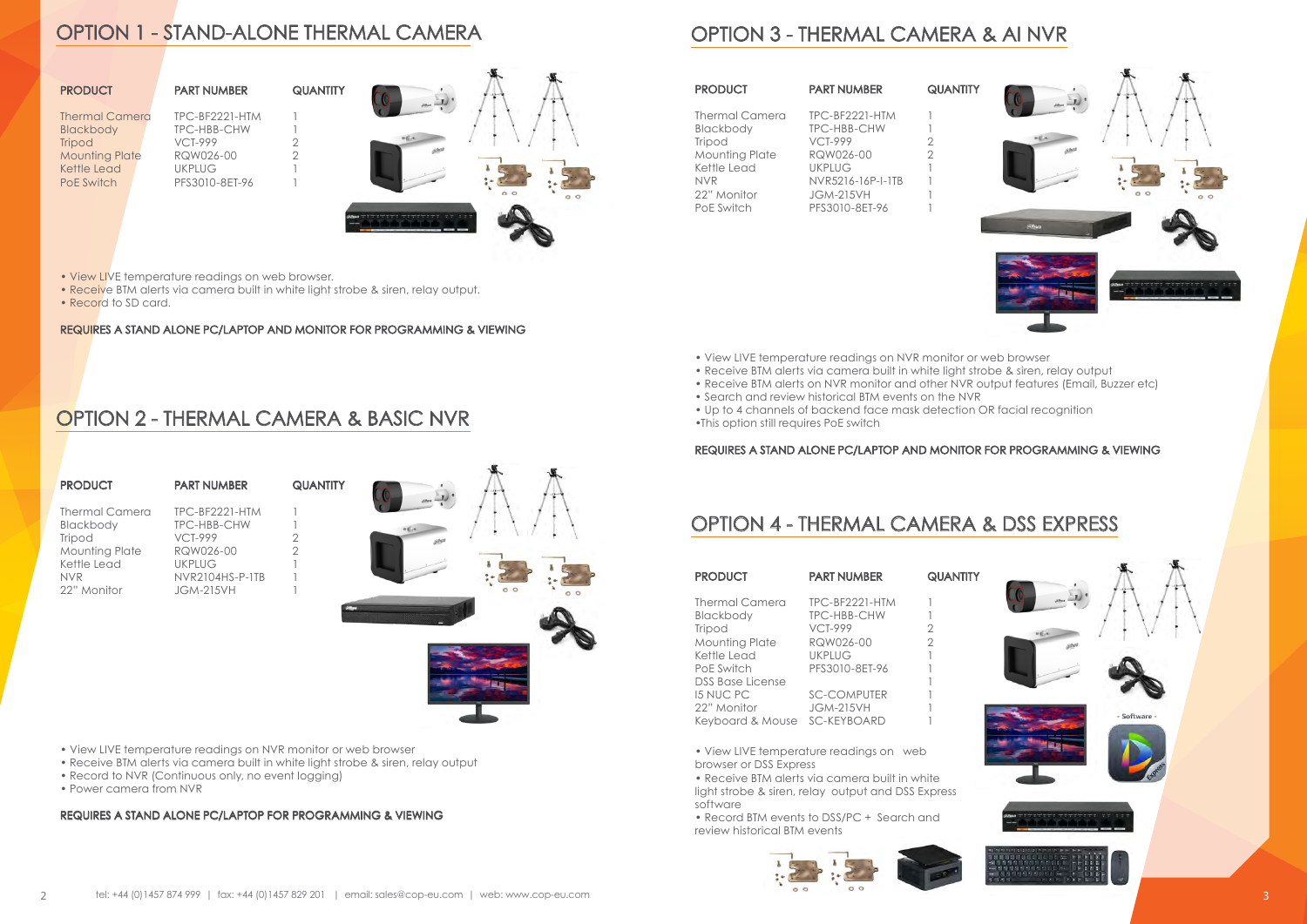### OPTION 5 - THERMAL CAMERA & BASIC NVR & DSS EXPRESS

| <b>PRODUCT</b>                                                                                                                | <b>PART NUMBER</b>                                                                         | <b>QUAN1</b> |
|-------------------------------------------------------------------------------------------------------------------------------|--------------------------------------------------------------------------------------------|--------------|
| <b>Thermal Camera</b><br><b>Blackbody</b><br><b>Tripod</b><br><b>Mounting Plate</b><br>Kettle Lead<br><b>DSS Base License</b> | TPC-BF2221-HTM<br><b>TPC-HBB-CHW</b><br><b>VCT-999</b><br>RQW026-00<br><b>UKPLUG</b>       | 2<br>2       |
| <b>NVR</b><br><b>PoE Switch</b><br><b>15 NUC PC</b><br>22" Monitor<br>Keyboard & Mouse                                        | NVR2104HS-P-1TB<br>PFS3010-8ET-96<br><b>SC-COMPUTER</b><br><b>JGM-215VH</b><br>SC-KEYBOARD |              |

| <b>TITY</b> | <b>SPW</b><br>日花に |                                                                                                                                  |  |
|-------------|-------------------|----------------------------------------------------------------------------------------------------------------------------------|--|
|             | @thpa             | - Software -                                                                                                                     |  |
|             |                   | Kitoness                                                                                                                         |  |
|             |                   | $\circ$<br>0 <sup>o</sup>                                                                                                        |  |
| amu         |                   |                                                                                                                                  |  |
|             |                   | mention process and<br>M3<br>지 시 지 지 지 지 지 지 지 지<br><b>Parts</b><br>÷<br>이리카라지카지카<br>٠<br>图相相相相相相相<br>-<br>프로젝트 시작 시작 전<br>3 143 |  |

• View LIVE temperature readings on web browser, NVR monitor or DSS Express

• Receive BTM alerts via camera built in white light strobe & siren, relay output and DSS Express software

- Record BTM events to DSS/PC + Search and review historical BTM events
- Record to NVR (Continuous only, no event logging)
- Power camera from NVR

## OPTION 6 - THERMAL CAMERA & AI NVR & DSS EXPRESS

•View LIVE temperature readings on web browser, NVR monitor or DSS Express •Receive BTM alerts via camera built in white light strobe & siren, relay output and DSS Express software •Record BTM events to DSS/PC + Search and review historical BTM events •Receive BTM alerts via camera built in white light strobe & siren, relay output •Receive BTM alerts on NVR monitor and other NVR output features (Email, Buzzer etc)

- 
- 
- 
- 
- •Search and review historical BTM events on the NVR
- •Up to 4 channels of backend face mask detection OR facial recognition
- •This option still requires PoE switch



| <b>PRODUCT</b>        | <b>PART NUMBER</b> | <b>QUANTITY</b> |
|-----------------------|--------------------|-----------------|
| <b>Thermal Camera</b> | TPC-BF2221-HTM     |                 |
| <b>Blackbody</b>      | TPC-HBB-CHW        |                 |
| <b>Tripod</b>         | <b>VCT-999</b>     | 2               |
| <b>Mounting Plate</b> | RQW026-00          | 2               |
| Kettle Lead           | <b>UKPLUG</b>      |                 |
| PoE Switch            | PFS3010-8ET-96     |                 |
| DSS Base License      |                    |                 |
| NVR                   | NVR5216-16P-I-1TB  |                 |
| <b>15 NUC PC</b>      | <b>SC-COMPUTER</b> |                 |
| 22" Monitor           | <b>JGM-215VH</b>   |                 |
| Keyboard & Mouse      | SC-KEYBOARD        |                 |